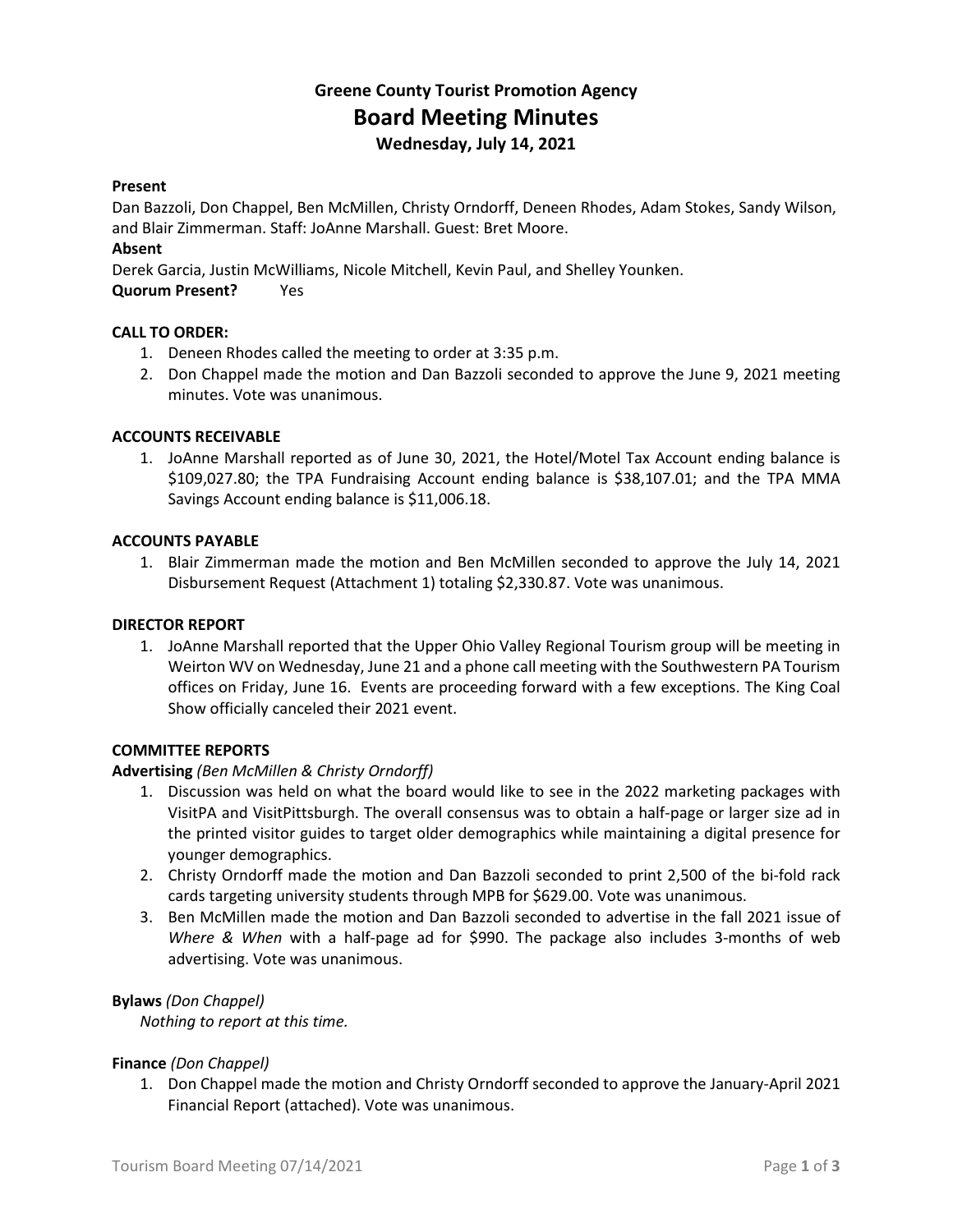## **Fundraising** *(Sandy Wilson & Shelley Younken)*

- 1. Blair Zimmerman made the motion and Don Chappel seconded to print 10,000 of the 30"x20" restaurant brochure through MPB for \$4,225.00. Vote was unanimous.
- 2. The #DineGreene21 Challenge is progressing with hotel guest and community engagement. A common remark from restaurant owners is that they don't recognize the people coming through their doors.
- 3. The committee will meet at 5:15pm on Thursday, July 22 to begin planning the retail challenge for the fall and winter. Those interested are welcome to attend.

## **Grants** *(Nicole Mitchell)*

*Nothing to report at this time.*

## **Hotel/Motel Tax** *(JoAnne Marshall)*

1. Hotel occupancy for May 2021 was 48.6%, average daily room rate was \$78.23, the revenue per available room was \$37.99, and the number of rooms sold were 5,721. Hotels are gaining back industry stays along with booking wedding and reunion room rentals on weekends.

## **Long-Range Strategic Planning** *(Kevin Paul)*

*Nothing to report at this time.*

#### **Partnership** *(Deneen Rhodes & Shelley Younken)*

1. Dan Bazzoli made the motion and Ben McMillen seconded to approve Revival On Main's partnership to participate in the Wedding Marketing initiative. Vote passed with Blair Zimmerman abstaining.

#### **OLD BUSINESS**

*Nothing to report at this time.*

#### **NEW BUSINESS**

*Nothing to report at this time.*

## **PUBLIC COMMENT**

- 1. Blair Zimmerman commented that the Exxon station by Exit 14 would be a good place for visitor guide distribution with the I-79 traffic. He will make a call to Jacobs Petroleum to start the conversation on the possibility.
- 2. Bret Moore commented that Commissioner McClure would like the Tourism Board to consider a Food Truck Festival.

#### **ADJOURNMENT**

1. The meeting adjourned at 4:41 p.m. by a motion from Dan Bazzoli and seconded by Christy Orndorff. The next meeting is scheduled for the Greene County Fairgrounds on Wednesday, August 18 at 3:30 p.m.

*Minutes submitted by JoAnne Marshall, Tourism Director.*